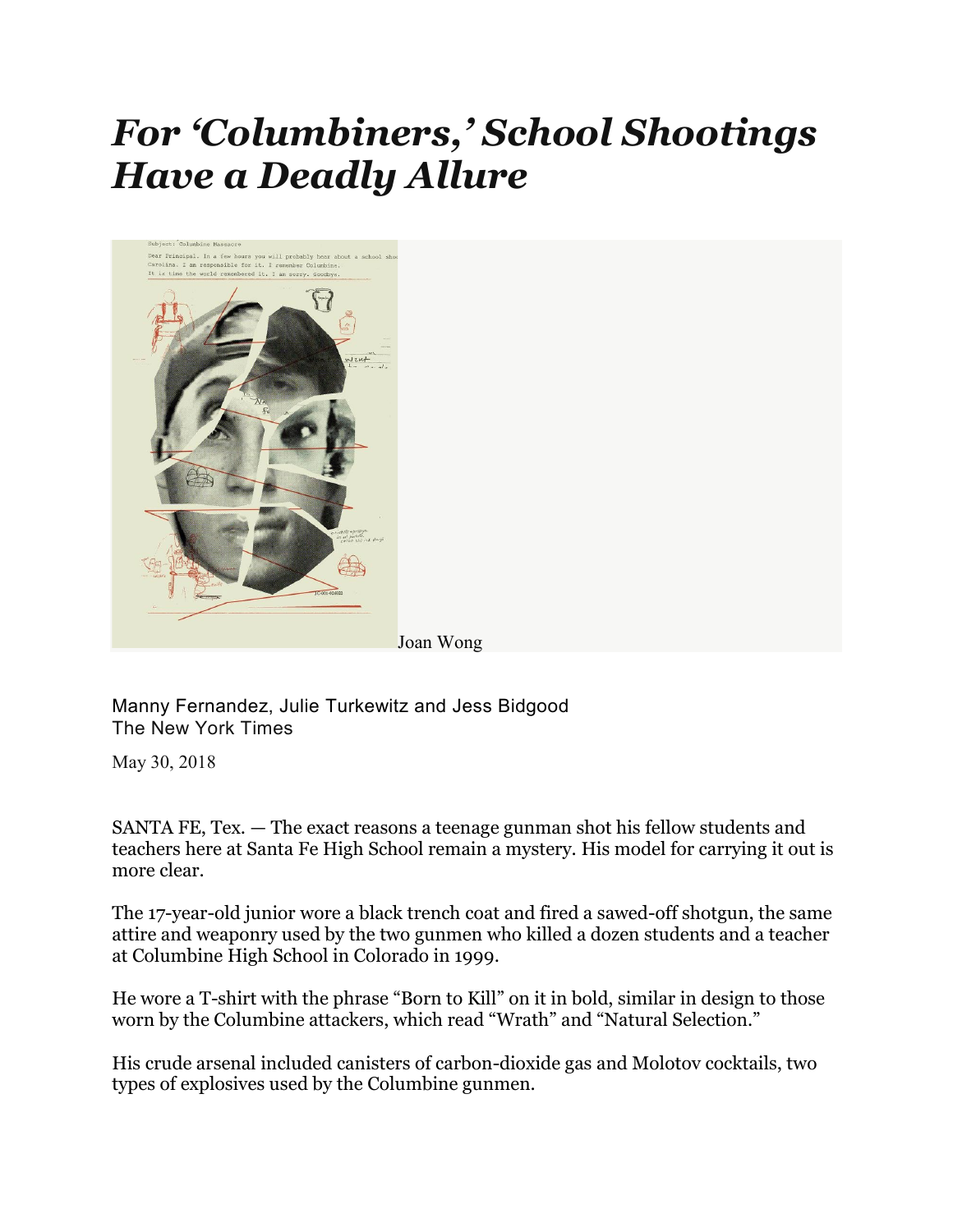The picture he had posted of his trench coat on Facebook showed a small red-star medallion with the Communist hammer-and-sickle on the collar, the same type of button a Columbine gunman attached to his boot.

It was not the first time a high school suddenly engulfed in gunfire and death found itself looking for clues in the random symbology of a nearly 20-year-old mass shooting that has become, it seems, the standard by which youthful gunmen across America have come to measure themselves.

The 20-year-old attacker who killed 26 people at Sandy Hook Elementary School in Connecticut in 2012 had compiled an enormous mass-murder spreadsheet and materials on the Columbine attackers on his computer, including what appeared to be a complete copy of the official Columbine investigation.

Members of the news media talked to students and others outside Santa Fe High School after the shooting there.CreditMatt Patterson/EPA, via Shutterstock



In his manifesto, the 23-year-old student who shot and killed 32 people at Virginia Tech in 2007 had called the Columbine gunmen by their first names and described them as "we martyrs."

The May 18 mass shooting at Santa Fe provides the latest evidence of a phenomenon that researchers have in recent years come to recognize, but are still unable to explain: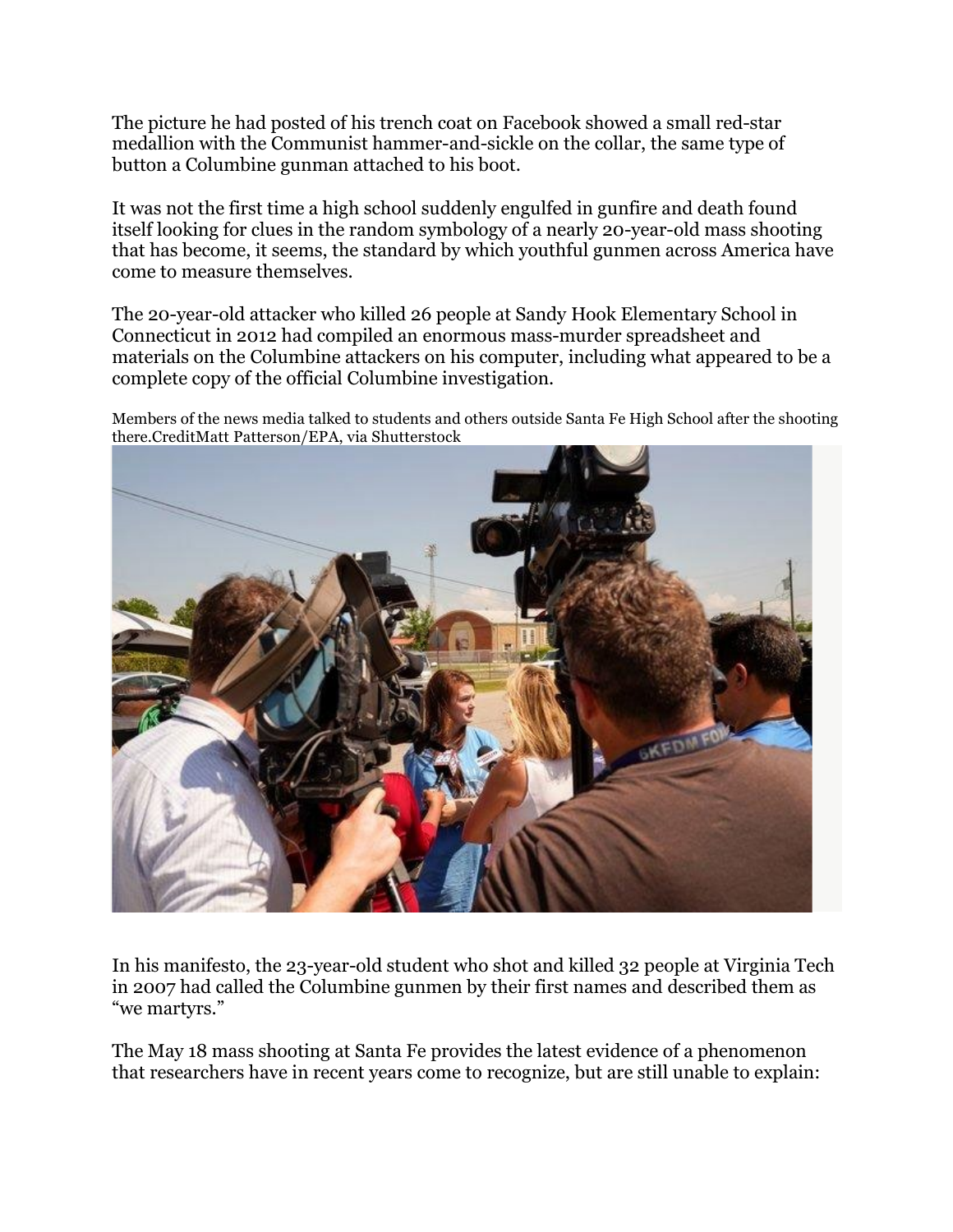The mass shootings that are now occurring with disturbing regularity at the nation's schools are shocking, disturbing, tragic — and seemingly contagious.

Interviews with law enforcement officials, educators, researchers, students and a gunman's mother, as well as a review of court documents, academic studies and the writings of killers and would-be killers, show that the school-shooting copycat syndrome has grown more pervasive and has steadily escalated in recent years. And much of it can be traced back to the two killers at Columbine, previously ordinary high school students who have achieved dark folk hero status — their followers often known as "Columbiners" — in the corners of the internet where their carefully planned massacre is remembered, studied and in some cases even celebrated.

Investigators say school shootings have become the American equivalent of suicide bombings — not just a tactic, but an ideology. Young men, many of them depressed, alienated or mentally disturbed, are drawn to the Columbine subculture because they see it as a way to lash out at the world and to get the attention of a society that they believe bullies, ignores or misunderstands them.

On Wednesday, the authorities in Florida released chilling cellphone video taken by the gunman in the Parkland school shooting. "I'm going to be the next school shooter of 2018," he said. "My goal is at least 20 people, with an AR-15 and a couple tracer rounds."

He continued: "It's going to be a big event. When you see me on the news you'll all know who I am." He then was shown laughing, and singing the words, "You're all going to die."

The seemingly contagious violence has begun branching off Columbine, researchers say, and is now bringing in more recent attacks, many of them building off the details and media fixation with the last. School gunmen have admitted to investigators that they were now effectively competing with other attackers, in trying to come up with deadlier tactics, and in trying to kill the most people.

An 18-year-old man in Hillsborough, N.C., sent an email to the Columbine principal, Frank DeAngelis, directing his attention to a school shooting in North Carolina that the principal would soon hear about. "Dear Principal," the young man wrote in a seven-sentence email, adding, "I remember Columbine. It is time the world remembered it."

```
Sent: Wednesday, August 30, 2006 10:35 AM<br>To: DeAngelis Frank L.
Subject: Columbine Massacre
Dear Principal. In a few hours you will probably hear about a school shooting in North
Carolina. I am responsible for it. I remember Columbine.
It is time the world remembered it. I am sorry. Goodbye.
```
"The phenomenon is feeding on itself," said Peter Langman, a psychologist who is the author of "Why Kids Kill: Inside the Minds of School Shooters" and who runs the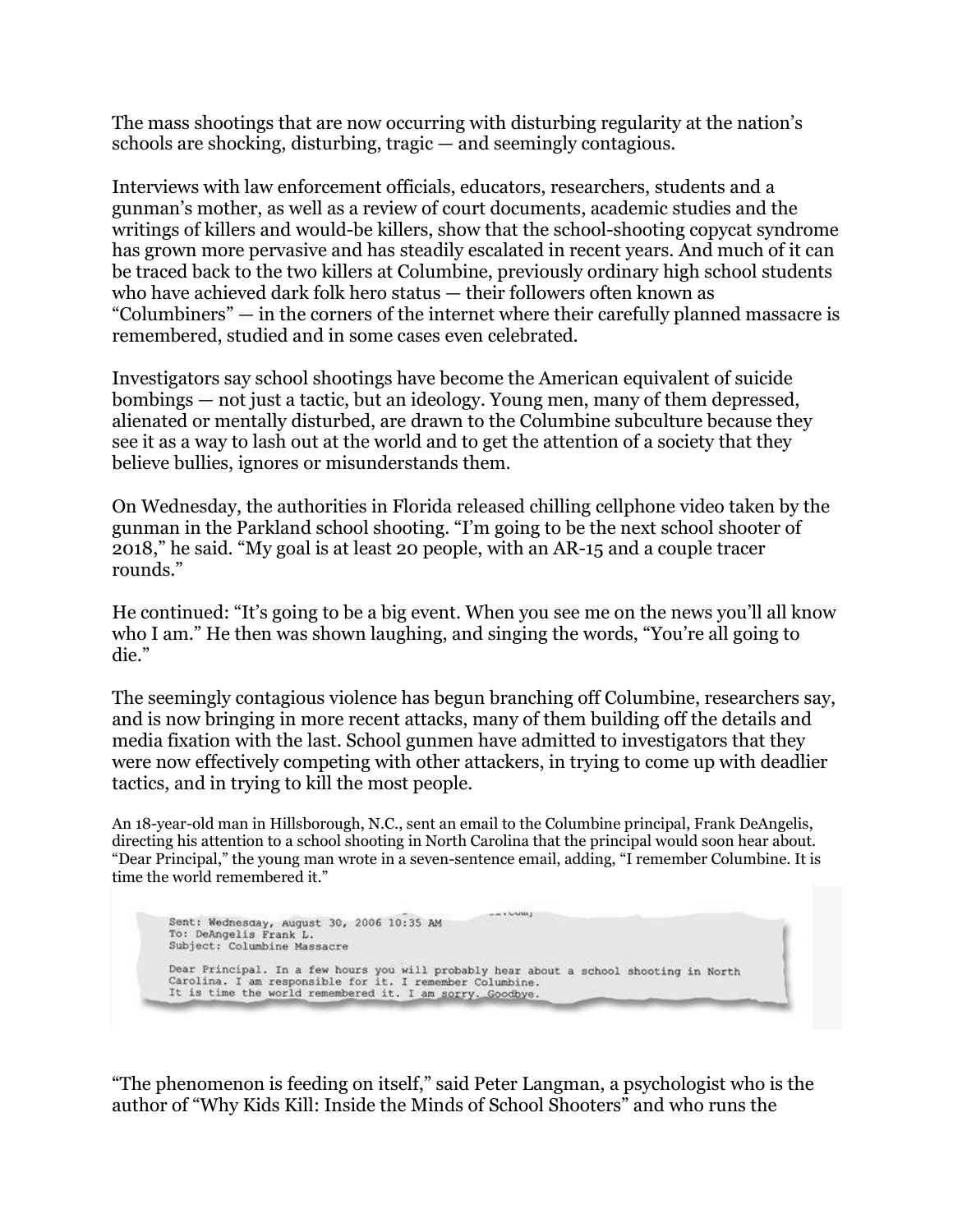website SchoolShooters.info. "It's gaining momentum, and the more there are, the more there will be."

Mr. Langman has created a mass-shooter diagram tracking the influence Columbine has had on more than 30 other rampage attacks at schools and elsewhere, from California to Germany. The diagram resembles a corporate flowchart, with lines branching out and intersecting, but all of them flowing out of two names: the Columbine killers.

"I do believe there is a contagion," said Sue Klebold, 69, the mother of one of the two teenage gunmen in the Columbine attack.

Ms. Klebold said her son and her son's friend helped set a template for others, leading young people with depression, thoughts of suicide or other struggles to believe a mass shooting is an escape route. A confluence of forces — including news coverage of attacks, social media, community disconnection and ready access to lethal weapons, she said has reinforced and spread that mistaken notion.

"We don't do this intentionally, but we glorify shooters by showing the damage they've  $done - all the$  crying, all the empty seats  $-$  and for people with rage that has a particular appeal for them," Ms. Klebold said.

On the other hand, researchers said, the fabric of events and motivations that culminate in school shootings inevitably are more individual and complex than simple copycat crimes.

"Maybe he got the trench coat idea from Columbine, but not the will to kill," said James Alan Fox, who is a criminology professor at Northeastern University in Boston and who studies mass shootings. "Seeing someone else do something won't take a perfectly happy individual and make him decide to pick up a gun and go shoot students."

Frank DeAngelis, who was the principal of Columbine High School during the massacre in 1999, spoke to reporters after a student walkout to protest gun violence in March.CreditDavid Zalubowski/Associated Press

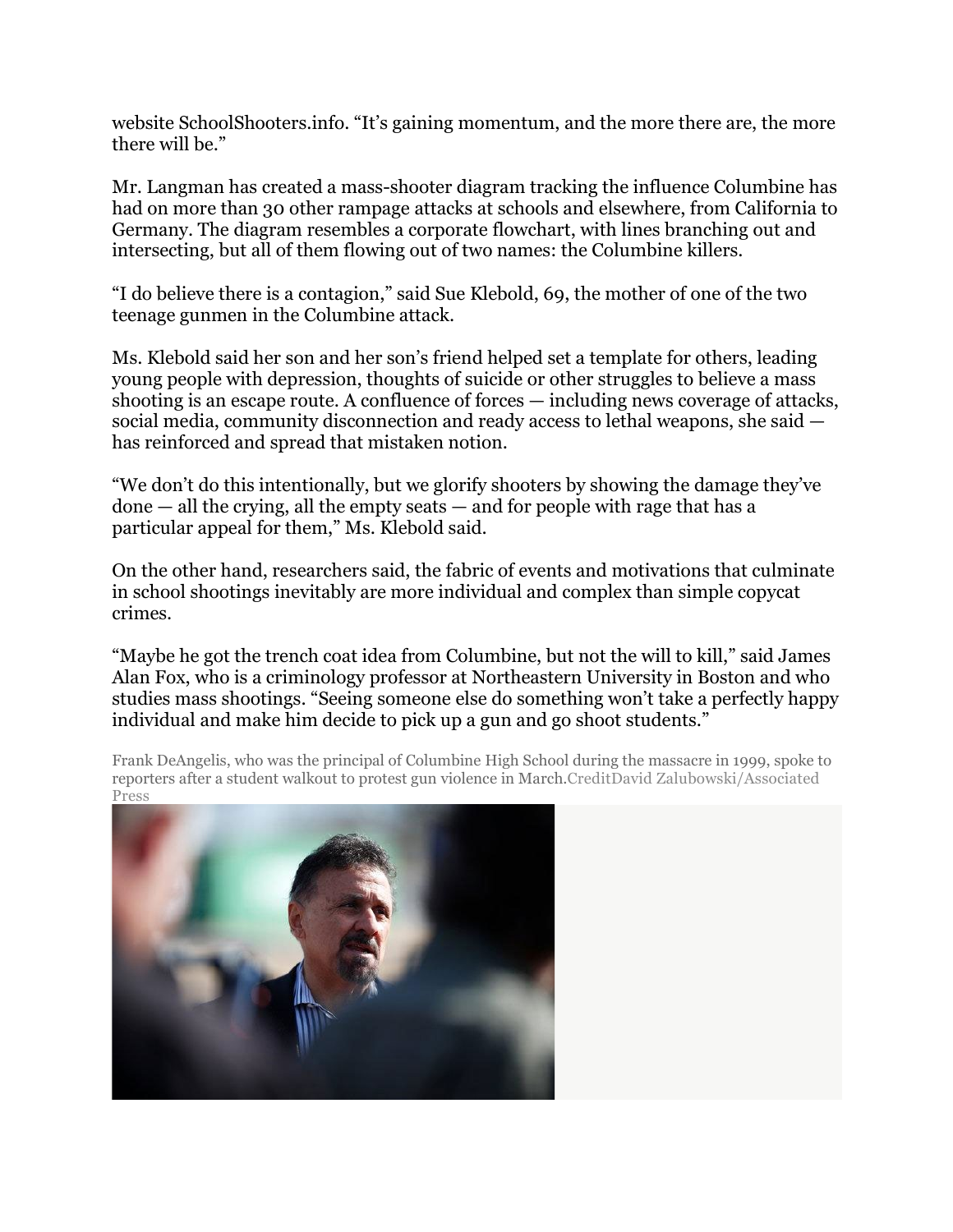In recent years, some school shootings have borne the hallmarks not just of Columbine, but of subsequent attacks.

In the wake of a 2015 shooting in which a gunman killed a Virginia news reporter, Alison Parker, and a photojournalist, Adam Ward, on live television, a young man in Oregon took to his blog, and noted how the story of the gunman was being covered by news outlets.

"On an interesting note," the 26-year-old man wrote, "I have noticed that so many people like him are all alone and unknown, yet when they spill a little blood, the whole world knows who they are." He added, "Seems the more people you kill, the more you're in the limelight."

A few months later, that man entered his school in a sleepy Oregon town, Umpqua Community College, armed with six guns, a flak jacket and spare ammunition. He opened fire. Nine people died.

He had also uploaded a documentary about the Sandy Hook shooting.

But Columbine, it seems, remains the template — a legacy of which the school outside Denver is ever mindful.

One late-August afternoon at Columbine in 2006, more than seven years after the massacre, the principal's office was suddenly responding to another shooting.

But this one wasn't at Columbine. It was at a high school nearly 1,600 miles away in North Carolina.

Community members forming a prayer circle at the end of a vigil at the Santa Fe Junior High School stadium last week. Credit Mark Mulligan/Houston Chronicle, via Associated Press.

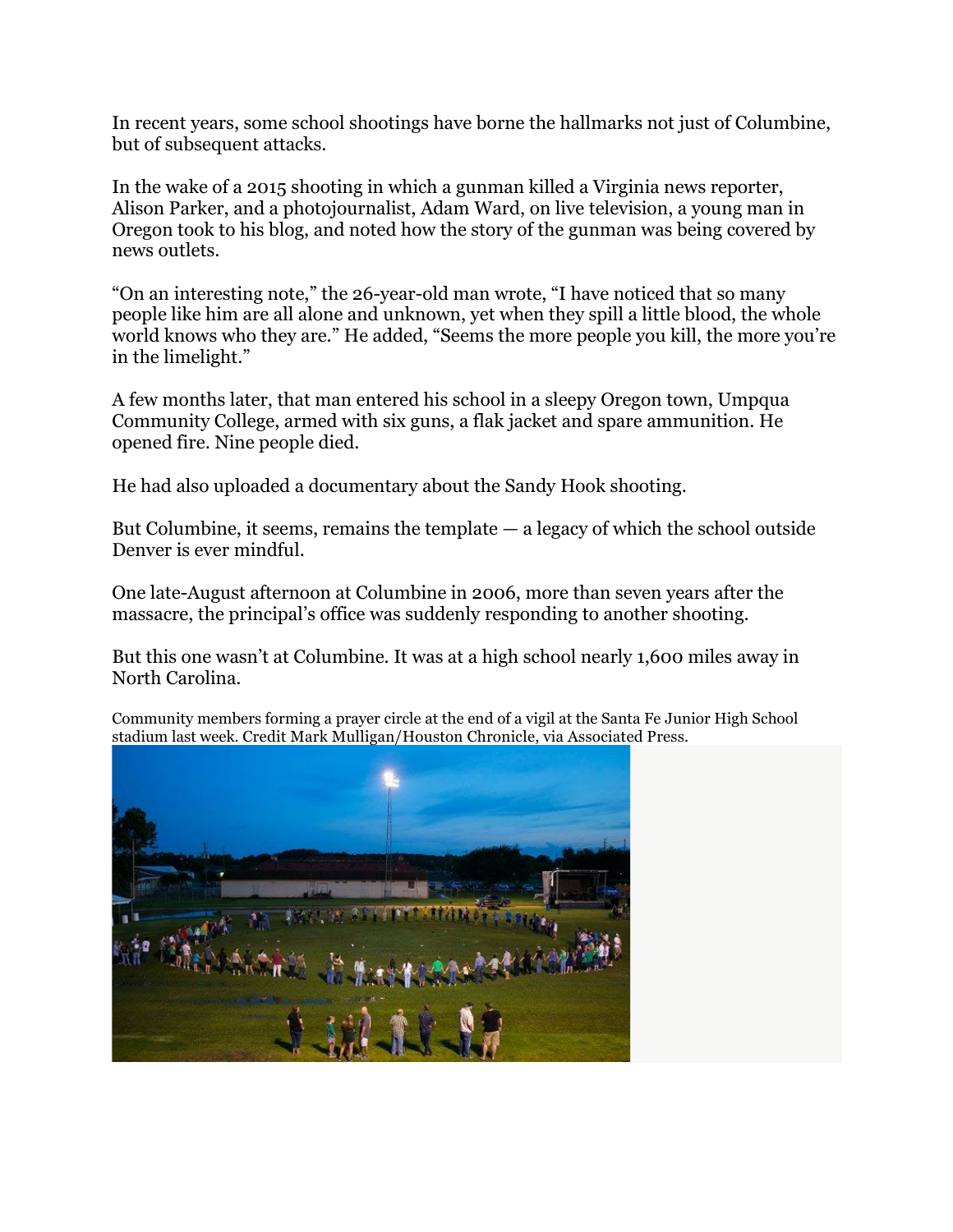An 18-year-old man in Hillsborough, N.C., sent an email to the Columbine principal, Frank DeAngelis, claiming responsibility for a school shooting that the principal would soon hear about. "Dear Principal," the young man wrote in a seven-sentence email. "I remember Columbine. It is time the world remembered it."

Mr. DeAngelis and school administrators scrambled to notify the authorities. They were too late: The young man had killed his father and driven to Orange High School in Hillsborough, opening fire in a parking lot and wounding two students. He was wearing a black trench coat, like the Columbine attackers, and was armed with a sawed-off shotgun he named Arlene — as one of the Columbine killers had. He called his attack "Operation Columbine."

There was another case, five years later. Mr. DeAngelis said a 16-year-old high school student from Utah came to the school to interview him. The boy claimed to be a budding journalist and asked seemingly innocuous questions about the recovery process. Weeks later, Mr. DeAngelis received a call from police: The student had been arrested in Utah for plotting with another student to set off a bomb during a school assembly, admitting to the authorities that he was "fascinated" by Columbine.

"It worries me that even now, kids who were not even born during Columbine High School are still making reference to Columbine," said Mr. DeAngelis, 63, who retired in 2014. "I don't want people to feel helpless and hopeless, but I think what those two did, what they wrote in their journal is: 'We'll never be forgotten' and 'We'll be remembered forever.' And I believe they're fulfilling that."

While so-called Columbiners have been a regular phenomenon on websites and internet chat rooms, there appears little doubt that the front-page headlines and mug shots splashed across television can become a powerful motivating factor.

The role of the media in turning school gunmen into household names and perpetuating "the infamous legacy they desire" can be shown to have inspired additional attacks, researchers at Western New Mexico University reported recently. There have been growing calls for withholding the names and biographies of school gunmen from newspaper and television coverage. The New York Times regularly identifies and profiles the perpetrators, though in order to focus attention on the issue of school shootings and not on the gunmen themselves, this article does not name any of them.

A number of the suspects who have carried out or planned school shootings not only wear the same clothing, read the same books and adopt the same tactics; some have even contacted the victims of previous shootings before they attempt their own attacks.

An 18-year-old man who was arrested in Vermont in February and accused of planning a mass shooting at his old high school had contacted a student he knew at the Parkland, Fla., high school where a mass shooting occurred in February "because he wanted to know how it made her feel and what it felt like being inside the school," a police report said.